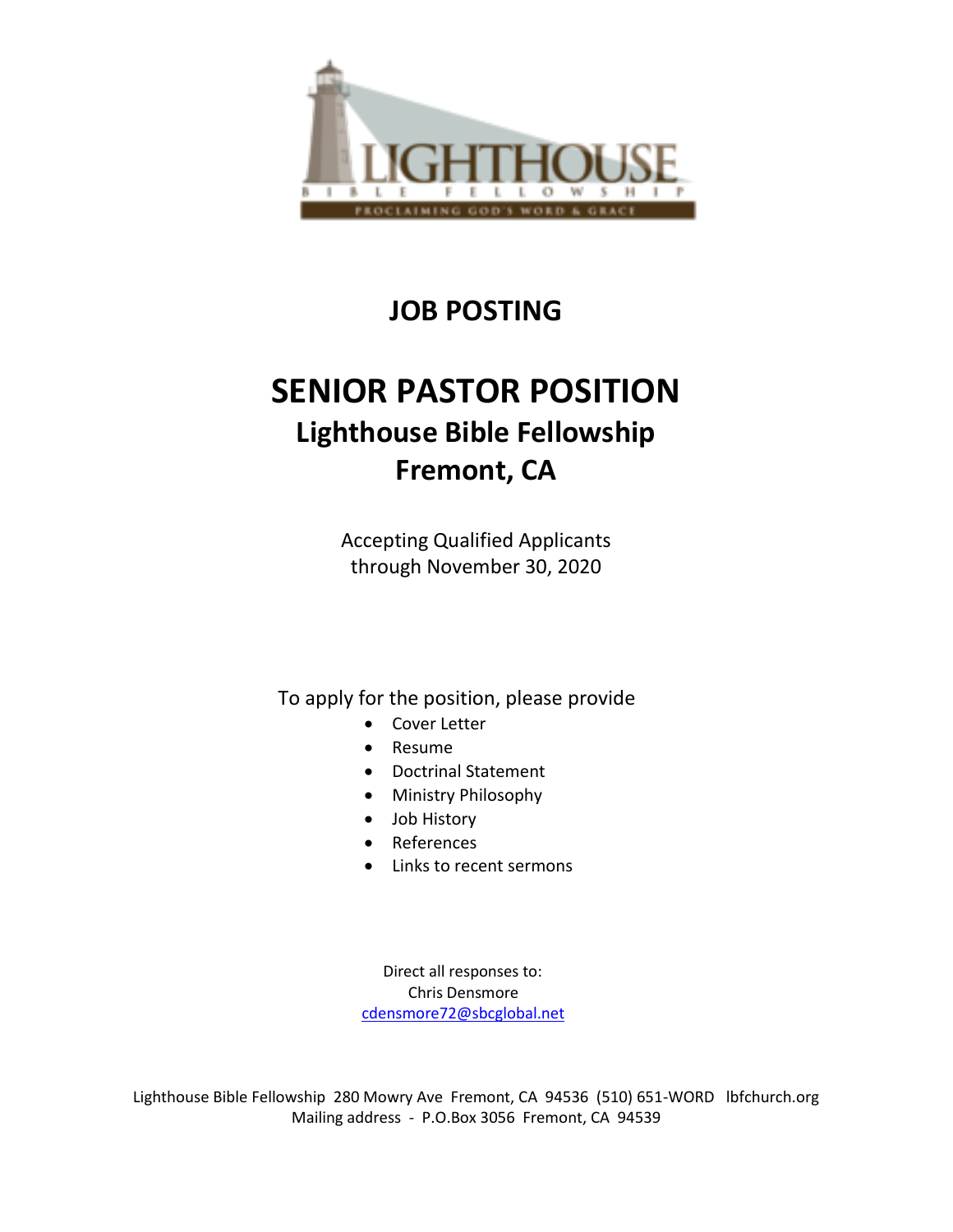#### *OUR BEGINNINGS*

 Lighthouse began in 1994 as a small gathering of three couples who were serving together as Youth Staff at a local church in Fremont, CA. With the blessing of their elders, we started to meet as a Bible Study in Pastor Ken Strom's home and began to explore the possibility of launching a church. The study soon swelled to over 55 people. The church held its first service on Easter Sunday in 1995 in a local hotel.

 We soon outgrew our various meeting spaces. We were contacted by First Baptist Church of Fremont to consider the possibility of a merger with them. The leaders graciously decided to grant us their facility on Mowry Avenue, title deed and all! Our first service together was in February of 1998, and we have continued here ever since.

#### *WHO WE ARE*

 Lighthouse Bible Fellowship is a Bible centered, family oriented church made up of people who love the Lord and His Word. Upholding Scripture through expository preaching and practical application is paramount in all we do. We are a smaller church family of about 100 -125 attendees on a typical Sunday morning. We would like to see growth in the number of attendees, but we do not seek to become a "big church" environment.

 Lighthouse is a church family that is committed to serving each other, praying for one another, and having fellowship with one another. Unity among believers, based upon our love of Christ and our salvation in Him, is one of Lighthouse's strengths. The congregation is made up of committed Christians, many of whom have been members of Lighthouse for a long time.

 Our church is very welcoming to visitors and we love getting to know new people. Many first time attenders have commented on the friendliness of the people at Lighthouse. The church is located in a diverse neighborhood of predominately Asian, Indian, and Hispanic families. Our church body is made up of many different ages, ethnicities, backgrounds, levels of Christian growth and maturity, family status, and economic status.

 We are a church that loves to worship the Lord through song. We have a small worship band and our typical Sunday service consists of contemporary arrangements of hymns and other popular CCM. We are careful to ensure the lyrics glorify God and are theologically accurate.

 For more information about our church ministries and beliefs, please visit our website – lbfchurch.org

#### *OUR GOALS*

- Develop our outreach into the local community.
- Expand our missionary budget
- Establish "sister church" relationships with like-minded churches in our area and partner with them in various ministries, fellowship, and community outreach.
- Increase our online presence through social media, our church website, podcasts, etc.
- Raise up future leaders from within the church body
- Establish discipleship program for new believers
- Focus on bringing more young families into the congregation